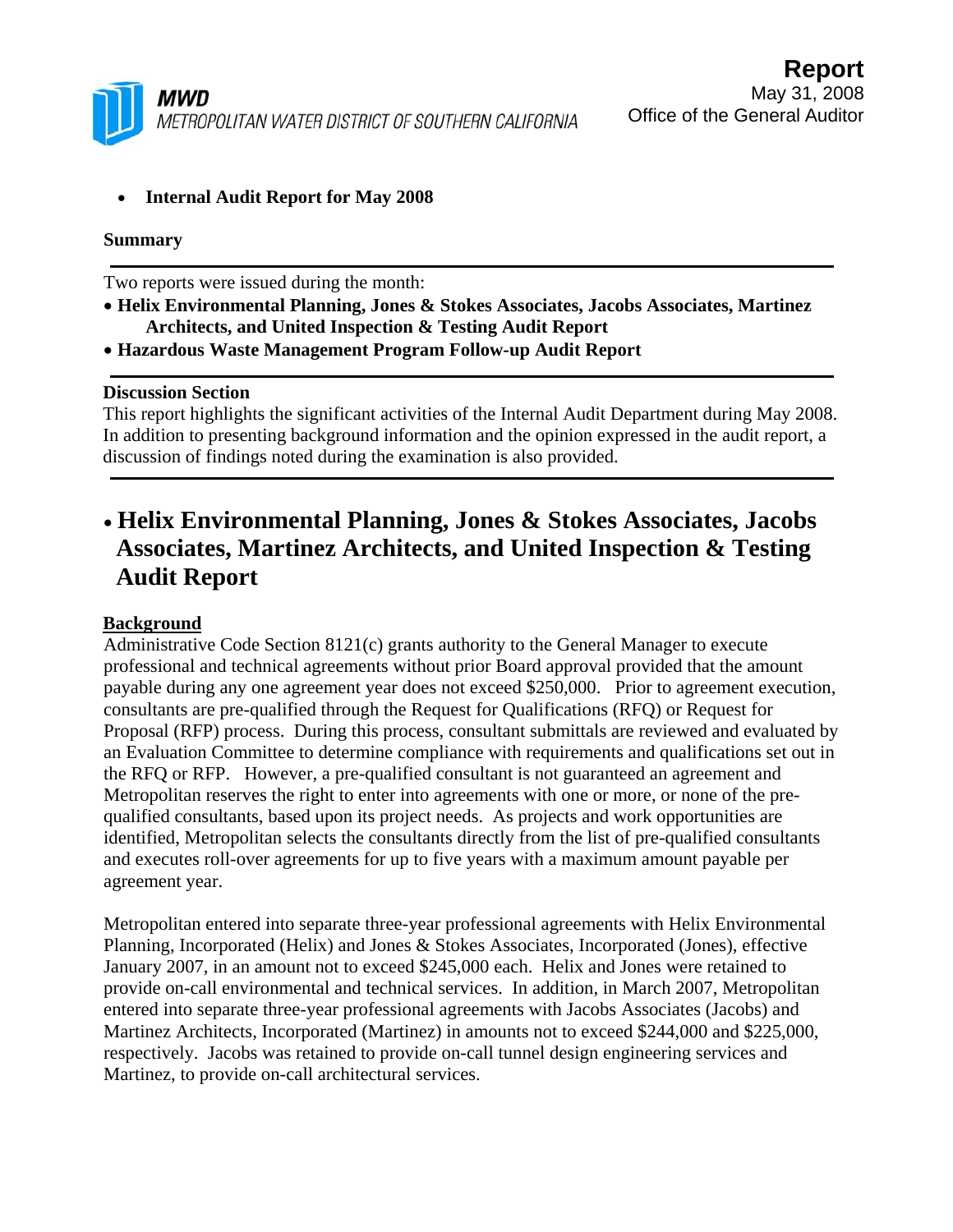Internal Audit May 2008 Activity Report May 31, 2008 Page 2

Finally, in August 2006, Metropolitan entered into a three-year professional agreement with United Inspection & Testing, Incorporated (United) in an amount not to exceed \$245,000. United was retained to provide soil and concrete inspection services. As of March 2008, payments to the consultants under the five agreements reviewed totaled \$781,600.

### **Opinion**

In our opinion, the accounting and administrative procedures over the agreements include those practices usually necessary to provide for a generally satisfactory internal control structure. The degree of compliance with such policies and procedures provided effective control for the period August 2006 through March 2008.

### **Comments and Recommendations**

## COMPLIANCE WITH TERMS AND CONDITIONS OF THE AGREEMENTS

Compliance with contractual requirements is necessary to ensure accurate accounting records, proper supporting detail, and adequate control over the administration of the agreements. Compliance with the contractual terms also ensures that parties fully discharge their obligations and exercise their rights. The terms and conditions of the consulting agreements stipulate billing and payment requirements and identify documentation required to properly administer the agreements. Our review of sixteen selected consultant invoices (\$372,163) paid under the five agreements reviewed revealed:

- 1. Two invoices from Martinez (Agreement 84099) were overbilled by \$1,168. This overbilling was due to use of an incorrect billing rate of \$76.50 an hour versus \$72 an hour (per Fee Schedule) used for labor classification "CADD Drafting."
- 2. Billed amounts for Fundament & Associates (sub-consultant for Martinez) for \$15,795 did not agree to the supporting documentation. These discrepancies (totaling about \$100) were due to the difference between the billed amounts and the reported charges per the sub-consultant's documentation. The billed amounts were calculated based on the percent of work completed; whereas, the sub-consultant's charges were calculated by multiplying the actual hours worked by the employees' hourly rates.
- 3. Supporting documentation (time records) for invoiced labor charges by Fundament & Associates could not be located. This is in contrast to Section 21 (Audit) of the agreement that requires the consultant to maintain source documentation for invoice.
- 4. Finally, billing and payment requirements for Jacobs (Agreement 82817) were not consistent with that of the other agreements. That is, the Jacobs agreement does not require monthly invoicing and, accordingly, Jacobs bills Metropolitan on an irregular basis.

We recommend that the Agreement Administrator request reimbursement from Martinez for the \$1,168 overbilling. Furthermore, we recommend that the Agreement Administrator obtain supporting time sheets or time records for sub-consultant labor billings (Fundament & Associates), and ensure the billed amounts agree with the supporting documentation. We also recommend that the Agreement Administrator assess the need to amend the Jacobs agreement to require monthly invoicing.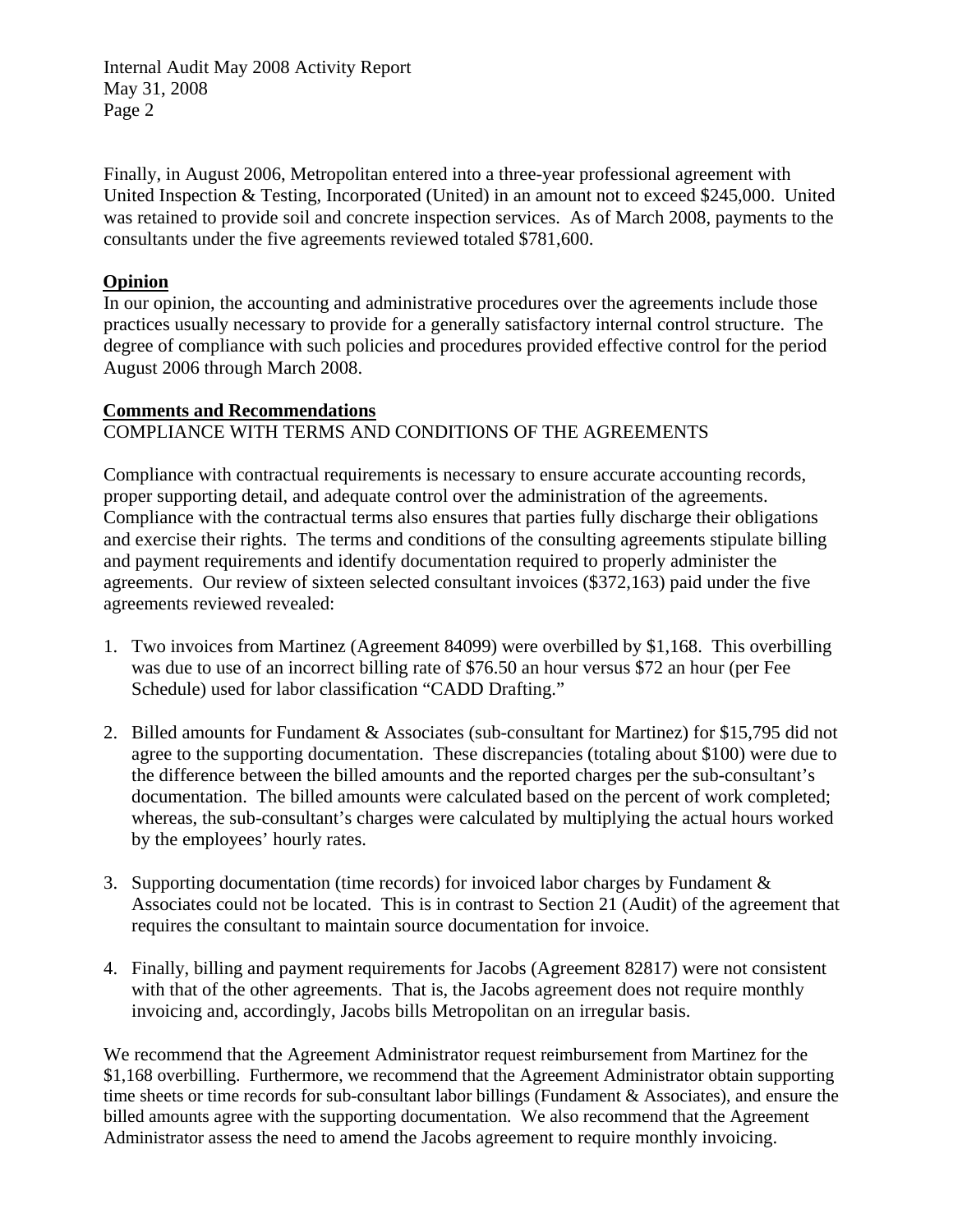Internal Audit May 2008 Activity Report May 31, 2008 Page 3

Finally, we recommend that the Agreement Administrators for the listed agreements conduct periodic reviews to ensure compliance.

# **Hazardous Waste Management Program Follow-up Audit Report**

### **Background**

The Audit Department has completed a follow-up review of audit recommendations contained in the Hazardous Waste Management Program audit report issued on June 30, 2005. The prior audit was rated as "Less Than Satisfactory" and included recommendations in the area of review and approval of transactions and compliance with policies and procedures.

Our follow-up procedures consisted of verifying that Management's corrective action plans were implemented and functioning effectively. Accordingly, we evaluated revised procedures and retested selected controls. Revised procedures were deemed adequate and appropriate; however, we did note opportunities for improvements in "Waste-Tracking" procedures. In addition, current period testing also revealed differences between outside rental fees and contractor pricing schedule. We did note that these differences were reasonable to ensure operational efficiency. Management concurs with our finding and recommendations and will revise the applicable procedures.

# **KPMG Quarterly Review – as of May 31, 2008**

Provided audit assistance to KPMG to complete the 2007/08 Second Quarter review of financial activity of Metropolitan. This assistance consisted of approximately 175 hours of Internal Audit staff time.

# **Continuous Audit Activities (monthly reviews)**

### Inland Feeder Project

Our review included agreeing actual costs reported to the Board to source documentation, including the general ledger, the Inland Feeder Project (IFP) Monthly Report, and selected contract payments; reviewing estimated costs at completion; analyzing changes in various cost components; and attending on-site meetings held to review actual costs and discuss current problems. We also reviewed the procedures designed to dispose of salvaged equipment to ensure the safeguarding of assets and the propriety of the processes. Our review did not reveal any material differences between reported amounts and supporting documentation.

In addition, our ongoing review procedures for potential claims, liability exposures, and other pending issues have been designed to track such items in accordance with applicable reporting requirements under Financial Accounting Standards #5 (Accounting for Contingencies). Accordingly, for all pending legal claims, we consulted with the Chief Financial Officer, IFP